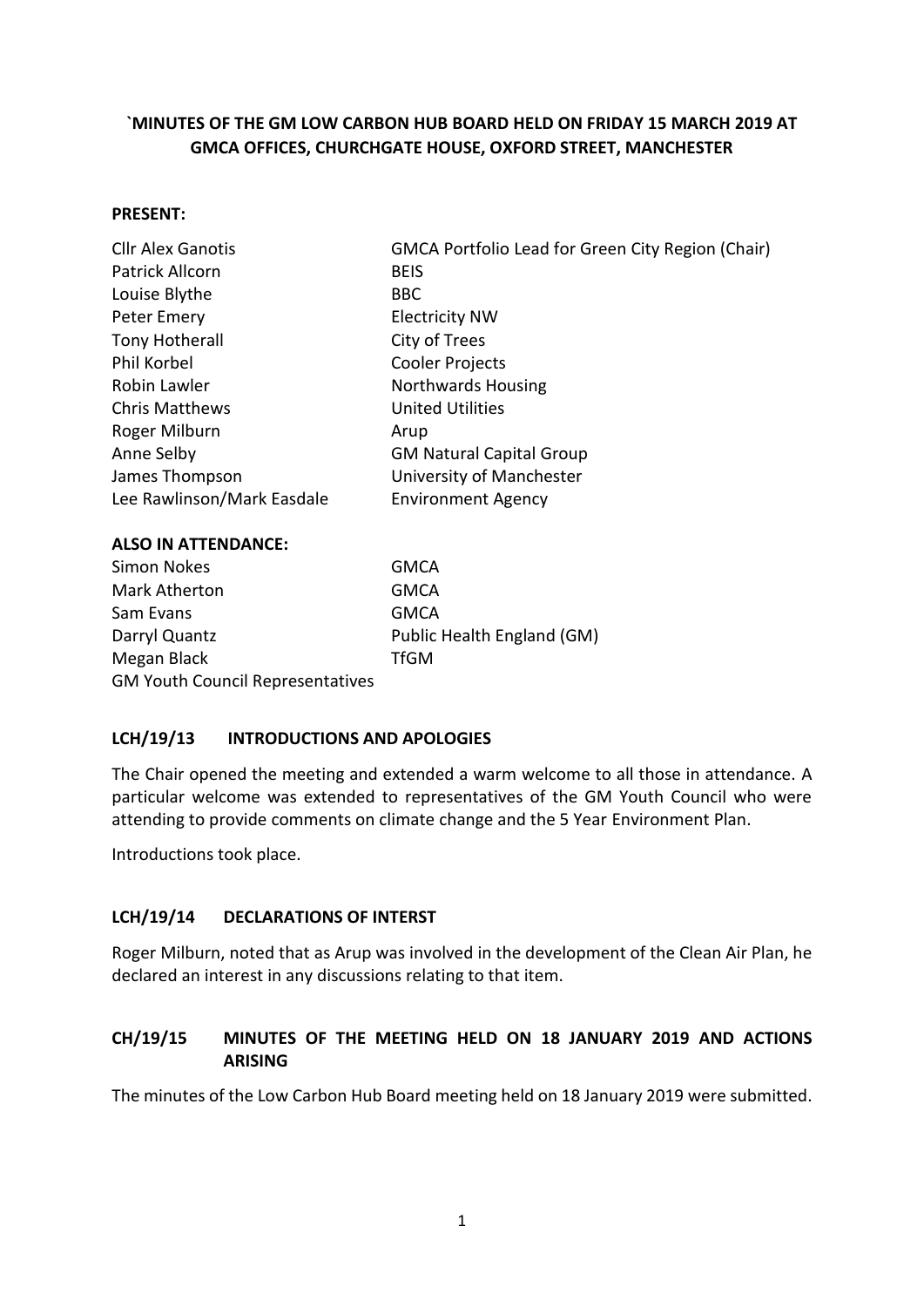# **RESOLVED/-**

That the minutes of the meeting held on 18 January 2019, be approved as a correct record, subject to noting that Mark Easdale was in attendance as a representative of the Environment Agency.

# **LCH/19/17 QUARTER 4 PERFORMANCE UPDATE (JANUARY – MARCH 2019)**

Mark Atherton, Assistant Director, Environment, introduced a report which provided Board members with an update on progress of the Low Carbon Hub for the fourth Quarter 2018/9.

Members noted that the update, at Appendix 1 to the report, detailed areas of progress against the announcements from the 2018 Green Summit across the themes set out in the GM Climate Change Low Emission Implementation Plan, over the last quarter (October-December 2018) and highlighted a number of key successes. The comments of Board members on the proposed next steps, as outlined in the appendix to the report, were also sought.

### **RESOLVED/-**

- 1) That the updates on the Announcements from the 2018 Green Summit from across the Low Carbon Hub's accountable bodies, as attached at Annex 01 to the report be welcomed and noted.
- 2) That the recommended next steps, as set out at Appendix 1 to the report, be supported.

# **LCH/19/18 DRAFT 5 YEAR ENVIRONMENT PLAN**

A paper on the draft 5 Year Environment Plan was presented to GMCA on 1<sup>st</sup> March (Annex 01). The draft 5 Year Plan (annex 02) is intended as a high-level document, with further detail provided in related Thematic Plans. The Thematic plans have been developed with partners and consultancies over the past 12 months and will be completed over the next few months.

The purpose of this paper is to present the 5 Year Plan to the Board for comment, subject to design and minor changes, prior to seeking final approval from GMCA on 29<sup>th</sup> March, following the Green Summit on  $25<sup>th</sup>$  March. A presentation was also provided which outlined:-

- a) Our 5 Year Plan for the Environment is part of a bold set of plans to create a city region fit for the future.
- b) 5 environmental threats and challenges to Greater Manchester namely, Climate change – mitigation, Air Quality, Production and consumption of resources, Natural Environment, Climate change – resilience and adaptation and 3 opportunities of People, Place and Economy in tackling them.
- c) The Model used in informing the scale of the challenge.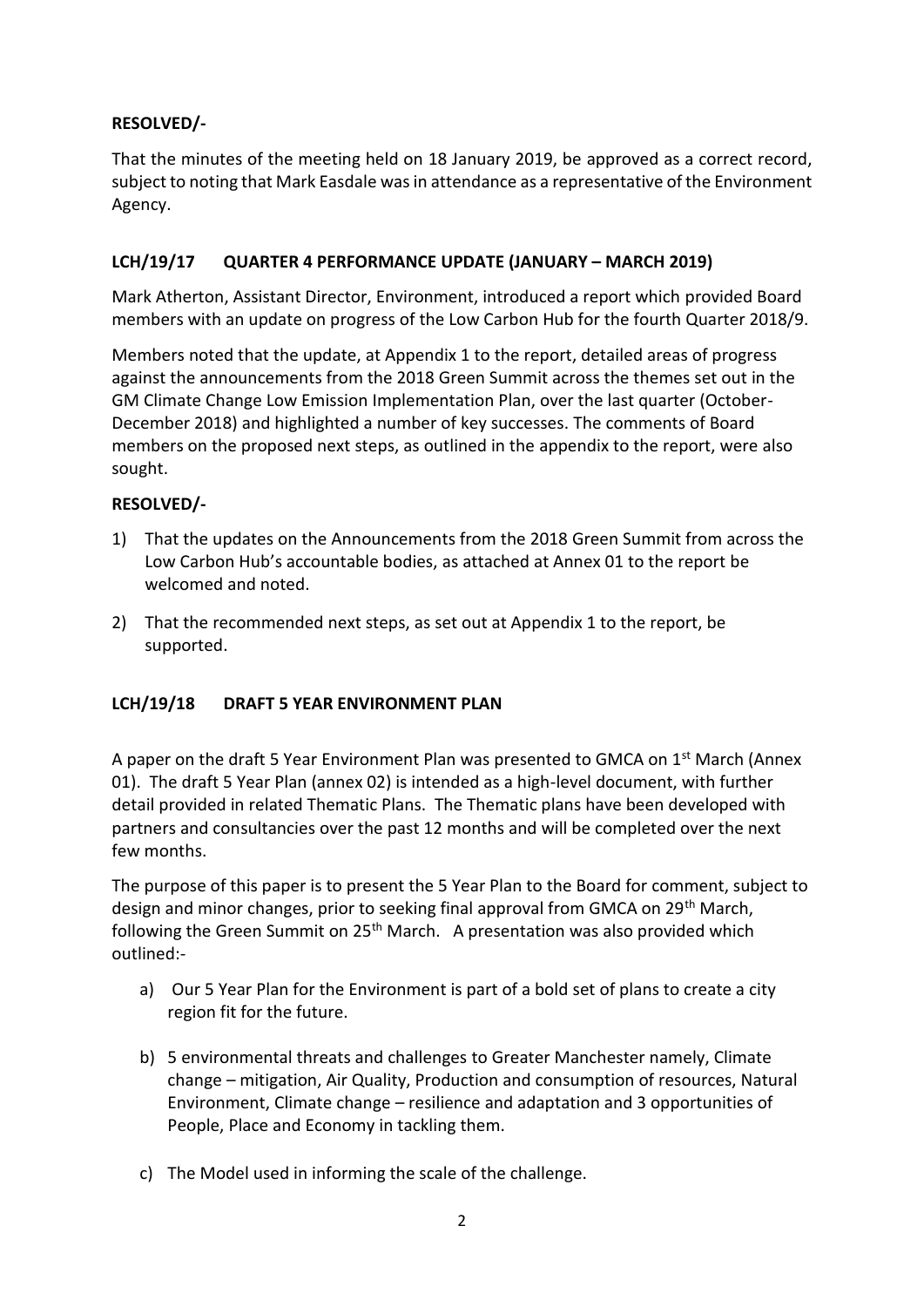- d) What was needed to be done over the next 5 years in terms of our energy supply, our energy demand in our buildings, our travel and transport, our consumption and production of resources, our natural environment and our resilience and adaptation to climate change.
- e) Set out our overall approach, which seeks to: establish the UK's first city region Clean Growth Mission for carbon neutral living by 2038; driving innovation; the rapid deployment of energy technologies and improved resource efficiency.
- f) Members noted that this ambition will involve:
	- a. defining an ambitious goal and using this to create a long-term policy landscape;
	- b. collectively setting out tasks to mobilise people and groups to come together in new ways;
	- c. the next step is to launch the Mission and agree challenge projects which will form part of it, which this plan and its priorities provide the basis for.

In welcoming the report and presentation, the Chair highlighted that the Plan was aligned to the Local Industrial Strategy and that energy generation and building retrofit were key models of this.

The need for good communications in promoting this Plan was highlighted. Board members noted that the cost, if this work did not happen, in terms of health, the environment and economically, was a strong message.

In response to an enquiry regarding the length of time programmed to make these important changes, Members noted that the plan was for 5 Years and these formative years would be crucial achieving the longer term 2038 target.

In welcoming the plan, a Board member highlighted the importance of the impact on health that air quality has and that the inclusion of the comments of the Health and Social Care Partnership would be beneficial.

### **RESOLVED/-**

1) That the contents of the GMCA paper, as set out at Annex 1 to the report, be noted.

2) That the comments on the draft 5 Year Plan (Annex 02) be noted.

#### **LCH/19/19 COMMENTS ON CLIMATE CHANGE AND THE 5 YEAR ENVIRONMENTAL PLAN**

Representatives of the GM Youth Council presented their thoughts on Climate Change and the Five Year Environmental Plan and highlighted the initiatives and campaigns they were supporting to promote carbon literacy.

Board members noted that that, in terms of the plan, younger people generally prefer to access such documents electronically and read a concise version.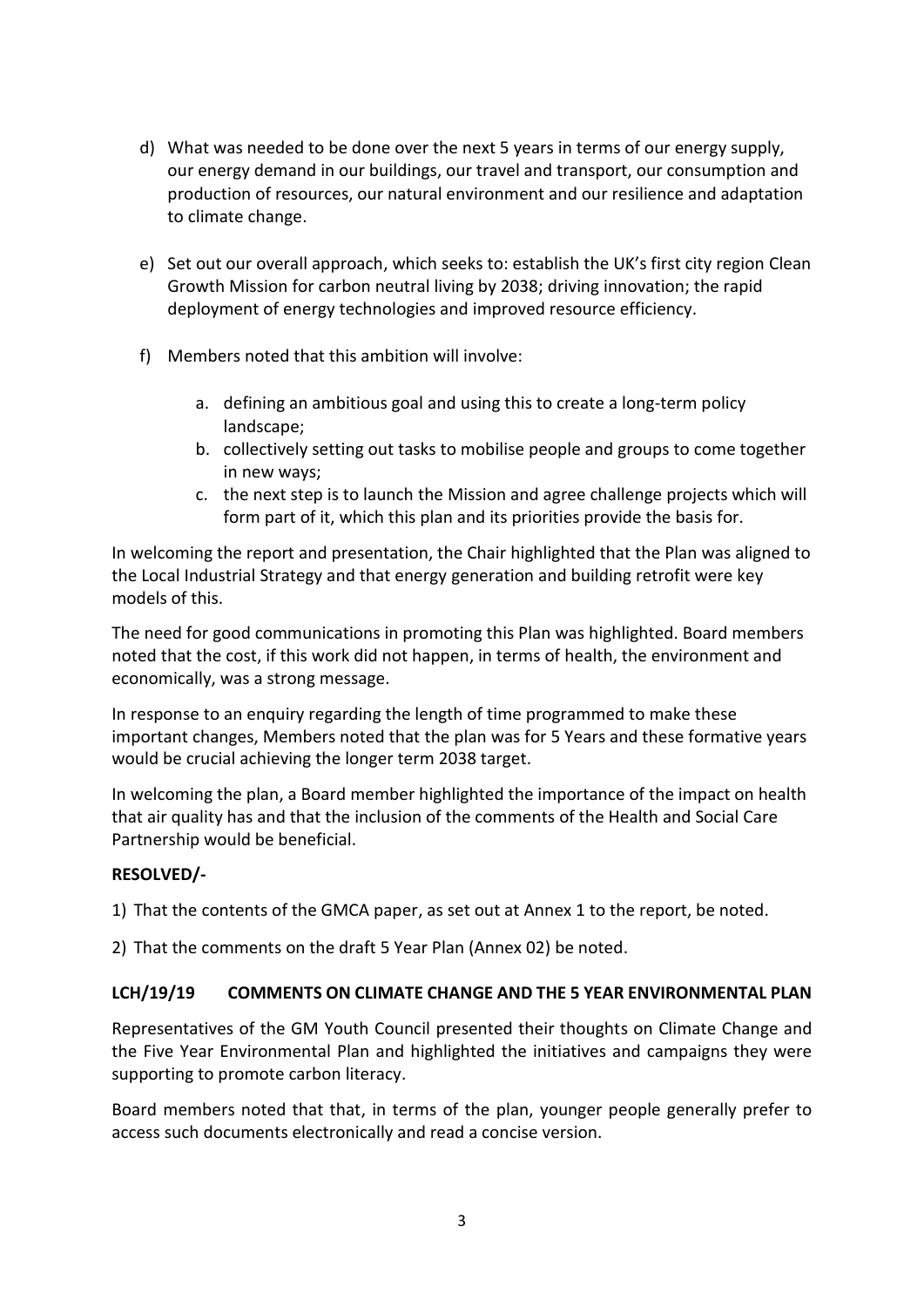The Board noted that young people had also identified that schools and other public buildings needed to be encouraged to be more energy efficient. The role of developing a curriculum for life will enable opportunities for greener jobs in GM and to encourage a culture shift where people repair items rather than discarding them to landfill and replacing them. The potential to incentivise people to recycle properly would be beneficial.

A Board member suggested that the aspirations of the Youth Council be explored and be brought to future meetings of the Low Carbon Hub Board.

# **RESOLVED/-**

1) That the contents of the report be noted.

### **LCH/19/20 GM CLEAN AIR PLAN: UPDATE JANUARY 2019**

The Board received a report that was considered by the GMCA on 1 March 2019 providing an update on progress in the preparation of a GM feasibility study detailing the options available, subject to full funding by Government, to address nitrogen dioxide exceedances, and outlined a broad direction of travel in relation to the next steps and decision-making.

Members noted that the plan would also take into account the wider socio-impacts in terms of air quality and the potential role of Highways England in the development of this strategy, given that road traffic remains a significant contributor to NO<sup>2</sup> emissions. The report highlighted that in order to address this issue the Mayor is minded to introduce a penalty regime for non-compliant vehicles.

The report explained that there was a need to provide a clear communication process to assist individuals to understand the health implications involved with air quality and how they can contribute to improving such. It was highlighted that 'reward drives behavioural change' and for this reason, the Plan may need to include incentives to change.

Members noted that natural pollution barriers, such as trees, did fit into GM's wider objectives and this Plan looks at improving air quality across the conurbation, as soon as possible.

A Member commented that GM could link with a number of initiatives taking place across cities in the UK and learn from best practice rather than work in isolation.

Members noted that there were a considerable number of older buses operating in Greater Manchester powered by diesel engines, contributing to NO2 emissions. The challenge faced by GM was that as the Mayor does not control the majority of public transport services, it was therefore crucial to gain national support from Government to support this.

### **RESOLVED/-**

- 1) That the report be noted.
- 2) That the PowerPoint presentation be shared with Board members.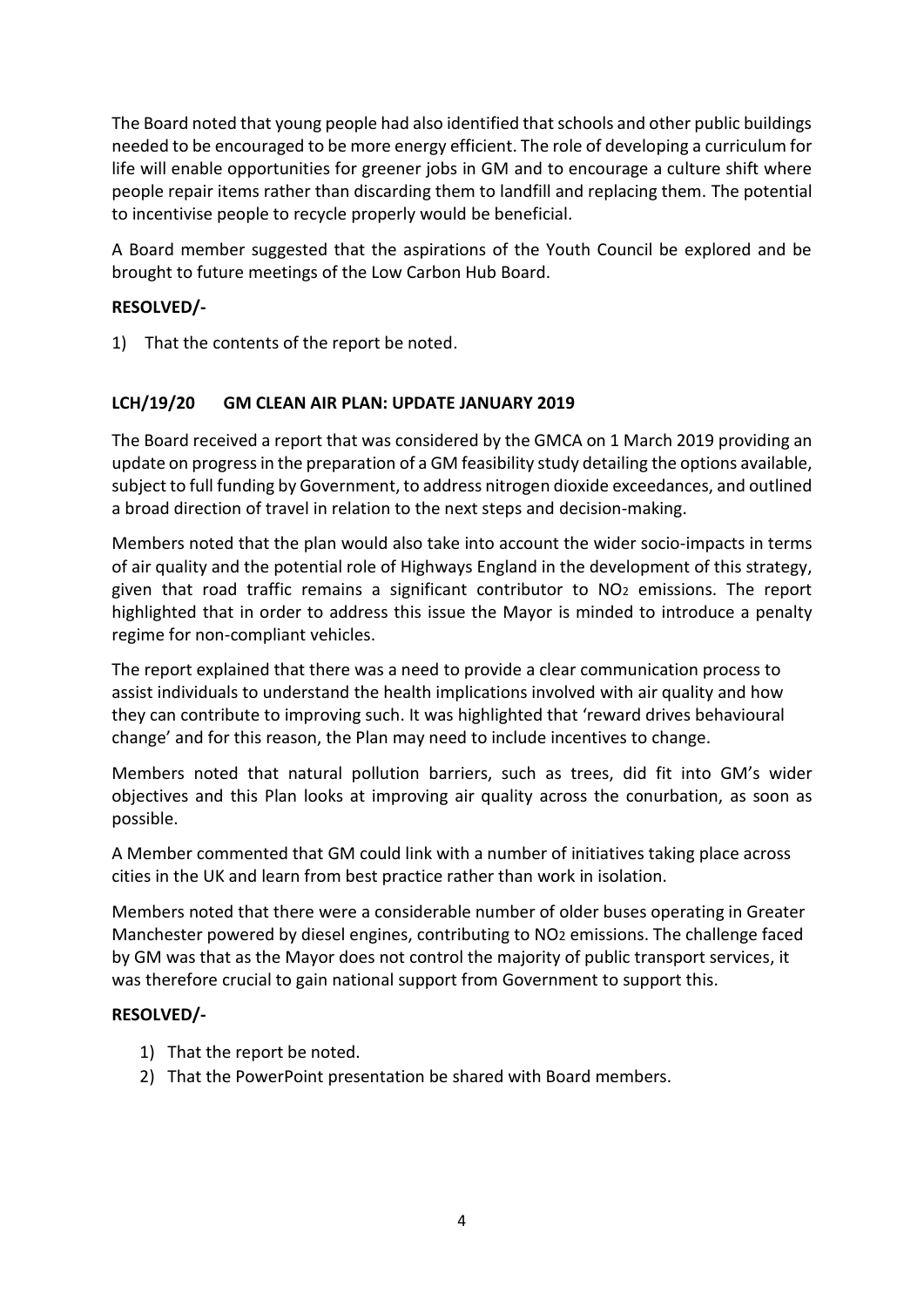# **LCH/19/21 ALL OUR TREES – GM TREE AND WOODLAND STRATEGY UPDATE**

Tony Hotherall, City of Trees, introduced a paper which provided Board members with an update on the development of the GM Tree and Woodland Strategy (All Our Trees), by City of Trees, on behalf of the GM Forests Partnership. Members noted that the report set out the revised structure and intended timescales for delivery. The paper also presents outputs from the two main elements of the Strategy's evidence base: headline findings from the i-Tree exercise to model the scale, function and value of GM's urban forest; and example results from the data mapping exercise employed to prioritise locations for new tree planting.

Advice and support was sought from the group on format of consultation with and the process for approval and sign-off by GMCA.

In noting the report, the Chair recommended that an evidence base be developed in relation to the scaling up of tree planting in Greater Manchester and highlighted that there was a need to ensure that the right species of trees which benefit air quality the best, are considered.

### **RESOLVED/-**

That the structure and evidence base and approval steps, as set out in the report, be noted and that the format be supported.

### **LCH/19/22 GREEN SUMMIT 2019 UPDATE AND PROPOSAL**

Mark Atherton, Assistant Director, Environment, introduced a report which provided Members with an update on the development of the 2019 Green Summit, event proposals and the work of the GM Green Summit Steering Group since the last Low Carbon Hub Board meeting.

The Board was pleased to note that take up for the event was huge and that there was a waiting list of delegates.

### **RESOLVED/-**

Note and comment on the contents of the report.

### **LCH/19/22 GREATER MANCHESTER INFRASTRUCTURE FRAMEWORK**

Simon Nokes, Executive Director of Policy and Strategy introduced a report that was considered by the GMCA on 11 January 2019 which provided a briefing on the Greater Manchester Infrastructure Framework and the establishment of the Greater Manchester Strategic Infrastructure Board.